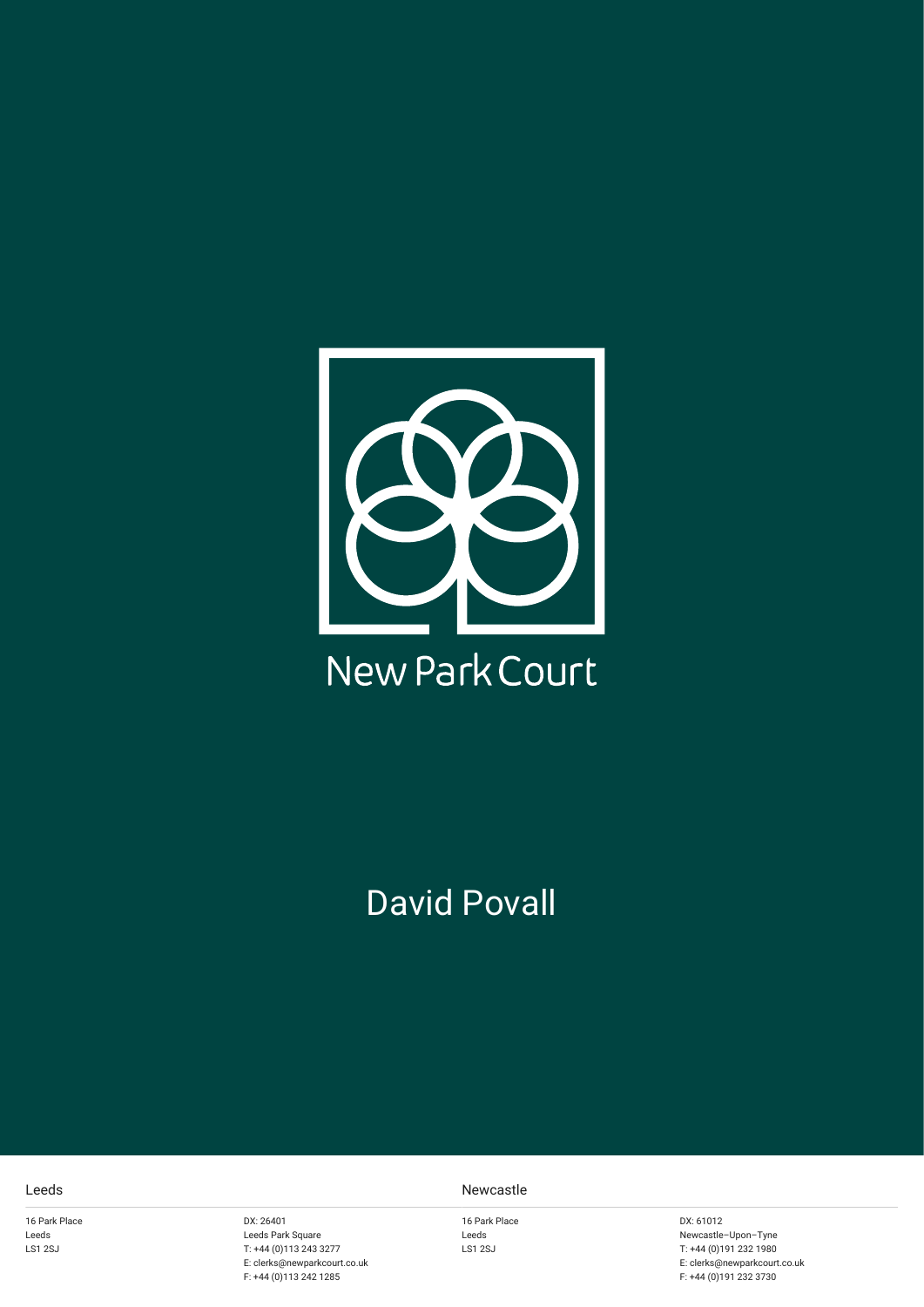

# **Contents**

| Crime                |  |
|----------------------|--|
| Representative Cases |  |
|                      |  |

16 Park Place Leeds LS1 2SJ

DX: 26401 Leeds Park Square T: +44 (0)113 243 3277 E: clerks@newparkcourt.co.uk F: +44 (0)113 242 1285

Leeds Newcastle

3 Broad Chare Newcastle Upon Tyne NE1 3DQ

DX: 61012 Newcastle–Upon–Tyne T: +44 (0)191 232 1980 E: clerks@newparkcourt.co.uk F: +44 (0)191 232 3730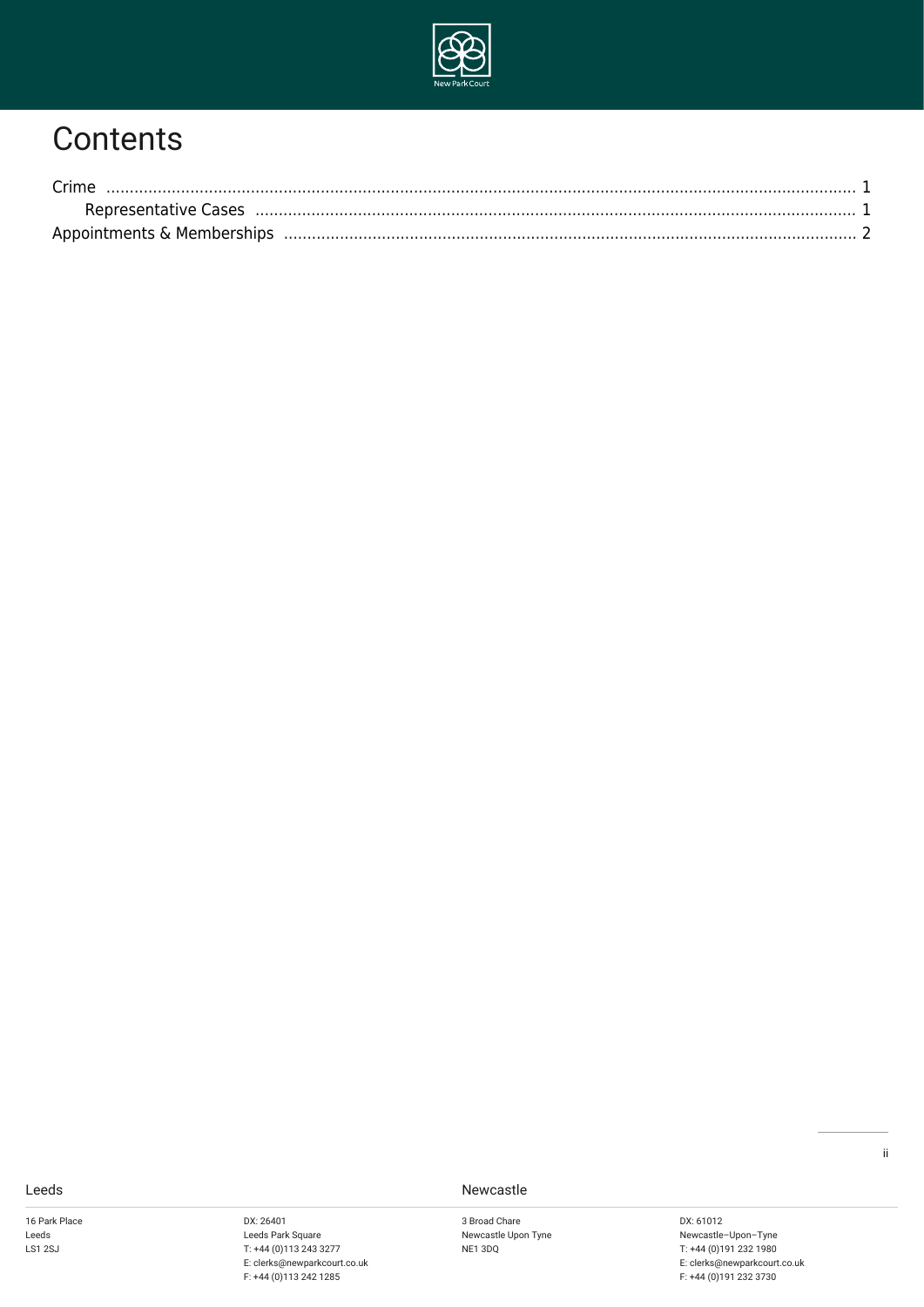

# David Povall

Year of call 2000 For enquiries please call [+44 \(0\)113 243 3277](#page--1-0) or [email](mailto:clerks@newparkcourt.co.uk?subject=feedback)

David Povall is a specialist criminal practitioner, having spent his entire career to date appearing both for the Crown and the defence across the full scope of criminal work in the Crown Court and Court of Appeal.

In recent years, he has tended to prosecute more than defend, and has increasingly specialised in sensitive cases involving evidence from vulnerable witnesses. He has significant experience in seeking disclosure from the family courts for the purposes of criminal proceedings.

In addition to his court practice, he is a Lincoln's Inn advocacy trainer and a facilitator for compulsory vulnerable witness training.

## <span id="page-2-0"></span>Crime

David is an experienced prosecutor, acting as junior alone and leading junior, whose practice in recent years has consisted largely of serious sexual offences, involving historic allegations, and children and other vulnerable witnesses.

Having worked in financial services before coming to the Bar, he is also comfortable in fraud cases and other contexts, including confiscation proceedings, where there is substantial documentary and financial evidence

## <span id="page-2-1"></span>Representative Cases

16 Park Place Leeds LS1 2S L

DX: 26401 Leeds Park Square T: +44 (0)113 243 3277 E: clerks@newparkcourt.co.uk F: +44 (0)113 242 1285

Leeds Newcastle

3 Broad Chare Newcastle Upon Tyne NE1 3DQ

DX: 61012 Newcastle–Upon–Tyne T: +44 (0)191 232 1980 E: clerks@newparkcourt.co.uk F: +44 (0)191 232 3730

1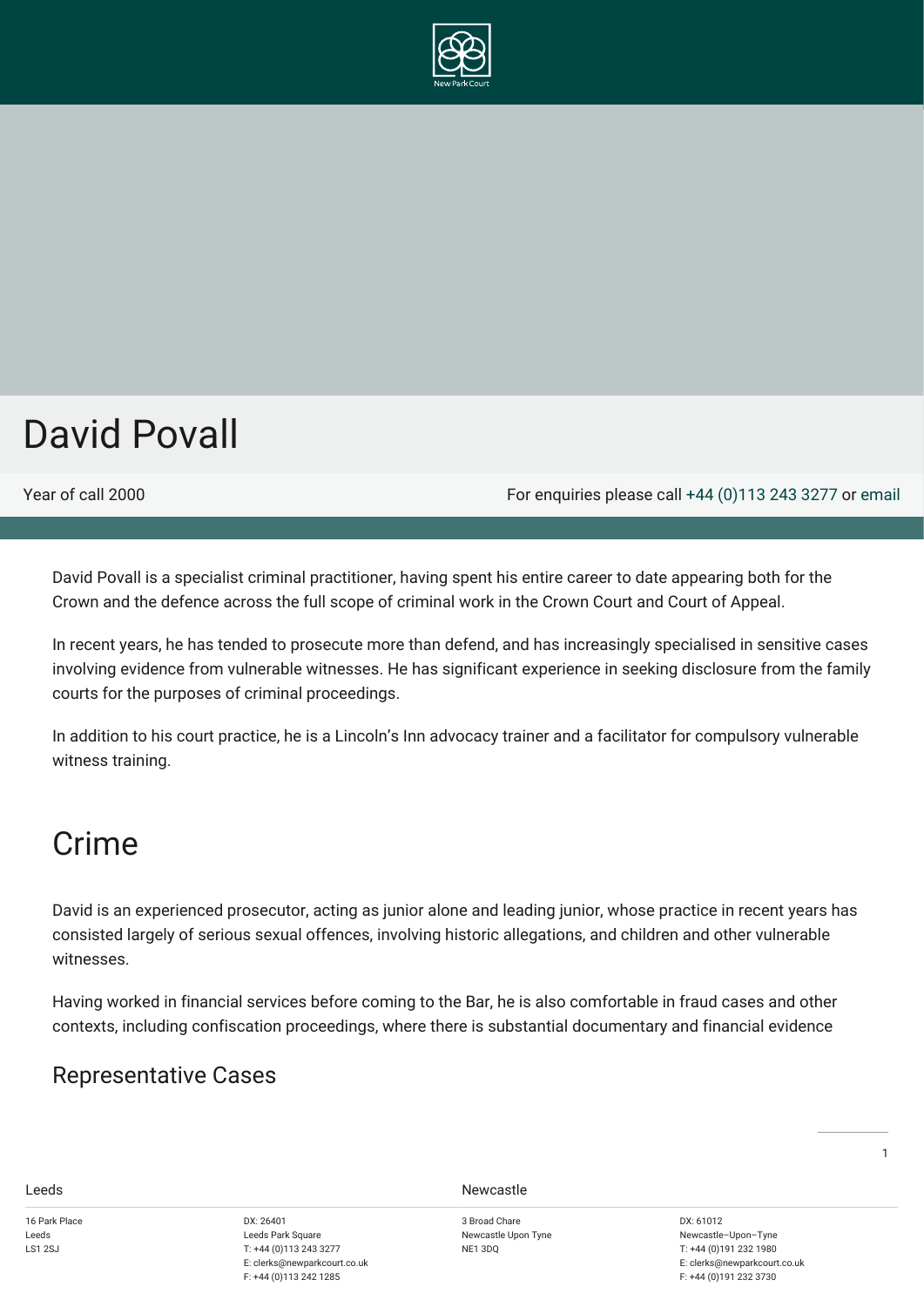

## $\bullet$  R v SB

Prosecuting a case of historic sex abuse, covering over 30 years of offending, with 6 complainants, male and female, child and adult. Drafting the indictment required specialist and detailed knowledge of the relevant law, as repeatedly amended over the indictment period. A number of the complainants were severely emotionally damaged and required particular care.

 $R V L&P$ 

Leading for the prosecution in a case of kidnapping and firearms, in the context of Eastern European gangs involved in the drugs trade. There were particular challenges in the disclosure process, as the complainant was also a witness in an ongoing murder investigation, and numerous telephones had been served containing thousands of messages in Lithuanian.

 $\bullet$  R v AP

Prosecuting a case of familial child sex abuse with three young complainants, one of whom had selective mutism and was thus unable to give oral evidence. Her evidence was eventually given with the assistance of an intermediary and through a laptop computer linked to the court screens.

## $R_V$  PF

Prosecuting a case of child sex abuse, where the young complainant had autistic spectrum condition, and both advocates had to deploy the relevant tool kits.

## $\bullet$  R v DO

Prosecuting a fraud case involving the theft of high value cars, obtained under lease contracts taken in false identities, and the misuse of commercial payment facilities. The key to the case lay in close analysis of the defendant's various bank accounts and cross-examination on the financial activity shown.

 $\bullet$  R v TB

Prosecuting a case of repeated marital rape over about 15 years in the context of a manipulative and abusive relationship.

 $R_V PRF$ 

Prosecuting a case of causing or allowing serious physical harm to a child, where the defendants' toddler had ingested cocaine apparently hidden in his cot. It was necessary to obtain and consider large amounts of material from family court care proceedings.

# <span id="page-3-0"></span>Appointments & Memberships

Appointed advocate on the Crown Prosecution Service (CPS) list of advocates: Level 4.

16 Park Place Leeds LS1 2S L

DX: 26401 Leeds Park Square T: +44 (0)113 243 3277 E: clerks@newparkcourt.co.uk F: +44 (0)113 242 1285

Leeds Newcastle

3 Broad Chare Newcastle Upon Tyne NE1 3DQ

DX: 61012 Newcastle–Upon–Tyne T: +44 (0)191 232 1980 E: clerks@newparkcourt.co.uk F: +44 (0)191 232 3730

 $\overline{2}$